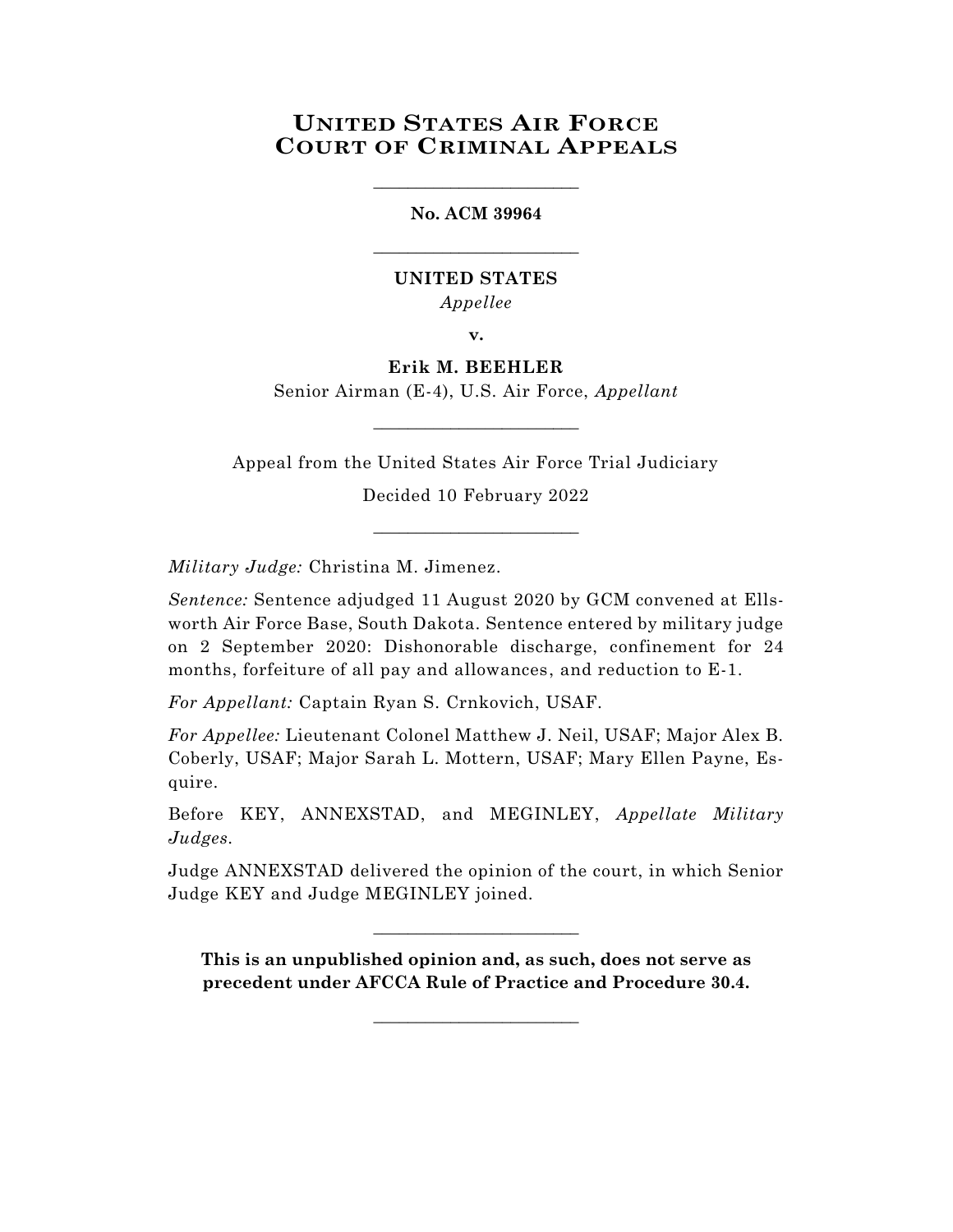#### ANNEXSTAD, Judge:

A general court-martial composed of a military judge convicted Appellant, in accordance with his pleas and pursuant to a pretrial agreement (PTA), of one specification of wrongfully possessing child pornography, and one specification of wrongful distribution of child pornography on divers occasions, both in violation of Article 134, Uniform Code of Military Justice (UCMJ), 10 U.S.C. § 934, *Manual for Courts-Martial, United States* (2016 ed.). 1,2 The court-martial sentenced Appellant to a dishonorable discharge, 30 months of confinement, forfeiture of all pay and allowances, and reduction to the grade of E-1.<sup>3</sup>

On appeal, Appellant personally raises two issues: (1) whether trial counsel committed prosecutorial misconduct by improperly focusing his sentencing argument on uncharged conduct; and (2) whether trial counsel committed prosecutorial misconduct by improperly arguing for four years of confinement during his sentencing argument, when Appellant's PTA capped confinement at two years.<sup>4</sup> With respect to issue (2), we have carefully considered Appellant's contention and find it does not require further discussion or warrant relief. *See United States v. Matias*, 25 M.J. 356, 361 (C.M.A. 1987). With respect to the remaining issue, we find no error materially prejudicial to a substantial right of Appellant and affirm the findings and sentence.

#### **I. BACKGROUND**

Appellant was charged with wrongful possession and distribution of child pornography. The specific child pornography at issue consisted of "digital videos and images of minors, or what appear to be minors, engaging in sexually explicit conduct." In the stipulation of fact, Appellant agreed to possessing hundreds of digital images and at least two videos of actual minors or what appeared to be minors engaged in sexually explicit conduct. Appellant also ad-

l

<sup>1</sup> Unless otherwise specified, all other references to the UCMJ and the Rules for Courts-Martial are to the *Manual for Courts-Martial, United States* (2019 ed.).

<sup>2</sup> In accordance with the PTA dated 3 August 2020, the convening authority withdrew and dismissed with prejudice an additional charge and specification of sexual assault in violation of Article 120, UCMJ, 10 U.S.C. § 920.

<sup>3</sup> The PTA limited confinement to 24 months.

<sup>4</sup> Both issues were personally raised by Appellant pursuant to *United States v. Grostefon,* 12 M.J. 431 (C.M.A. 1982). We reworded both issues.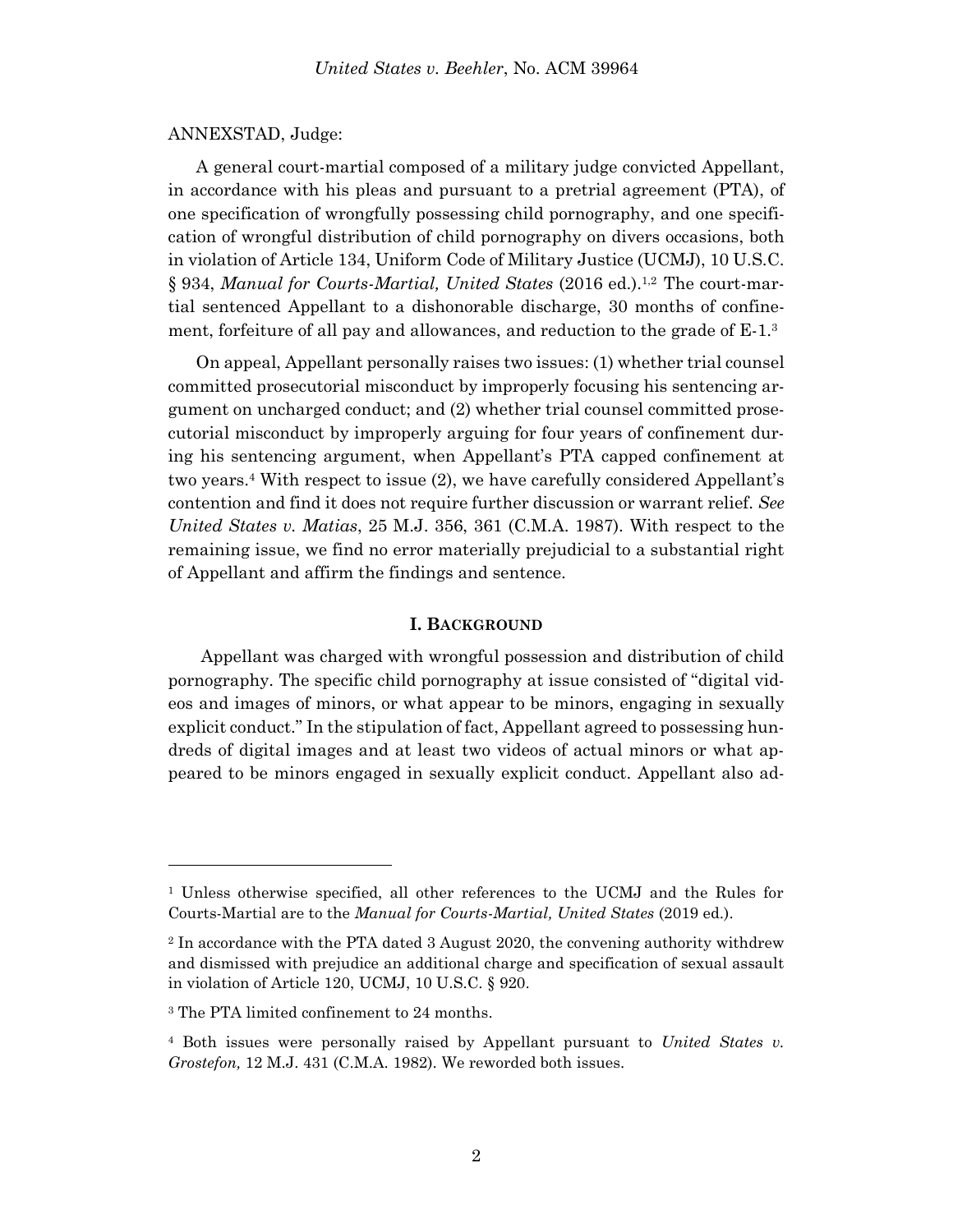mitted that he downloaded and possessed these images and videos on his personal devices. <sup>5</sup> Appellant further admitted that on at least three separate occasions, he distributed to another person multiple digital images of minors or what appeared to be minors engaged in sexually explicit conduct.

Additionally, Appellant admitted in the stipulation to downloading and possessing approximately 170 images of sexually explicit anime cartoons and other computer-animated images, all of which generally depicted minor females engaged in sexually explicit conduct.<sup>6</sup> These images were not encompassed in the charged offenses but were described with some detail in paragraphs 4 and 5 of the stipulation of fact. Appellant also stipulated and agreed to the "foundation, relevance and admissibility" of Prosecution Exhibits 7 and 8 "should the [P]rosecution seek to use them for the pre-sentencing portion" of Appellant's trial.

Prosecution Exhibit 7 was a compact disc (CD) that contained four folders. The first three folders individually contained the images and videos that pertained to the charged offenses. The fourth folder was labeled "Hentai/Anime Images." Trial counsel informed the military judge that this folder contained media that showed Appellant's uncharged acts of downloading and possessing these images and the Government was offering such media as a matter in aggravation in sentencing. Likewise, Prosecution Exhibit 8 was a CD that contained a collection of other child erotica and memes<sup>7</sup> found on Appellant's devices. Again, trial counsel highlighted to the military judge that the materials on this disc pertained to uncharged acts of downloading and possessing a collection of additional anime and hentai images. Prosecution Exhibits 7 and 8 were admitted without objection. By trial counsel's own estimate, there were approximately 1,500 images between the two exhibits.

During Appellant's providence inquiry, the military judge discussed the references to the anime and cartoons described in paragraphs 4 and 5 of the stipulation with Appellant. During their discussion, Appellant informed the military judge that the references to these images "were added in the interest of being as upfront as [he] could be." The military judge then continued with the following:

l

<sup>5</sup> These devices included hard drives and his cellular phone.

<sup>6</sup> The parties stipulated that Appellant possessed images of "anime/hentai," and that hentai is a type of Japanese erotica characterized by overtly sexualized characters and sexually explicit images and plots.

<sup>7</sup> A meme is a captioned picture or video that is shared online especially through social media.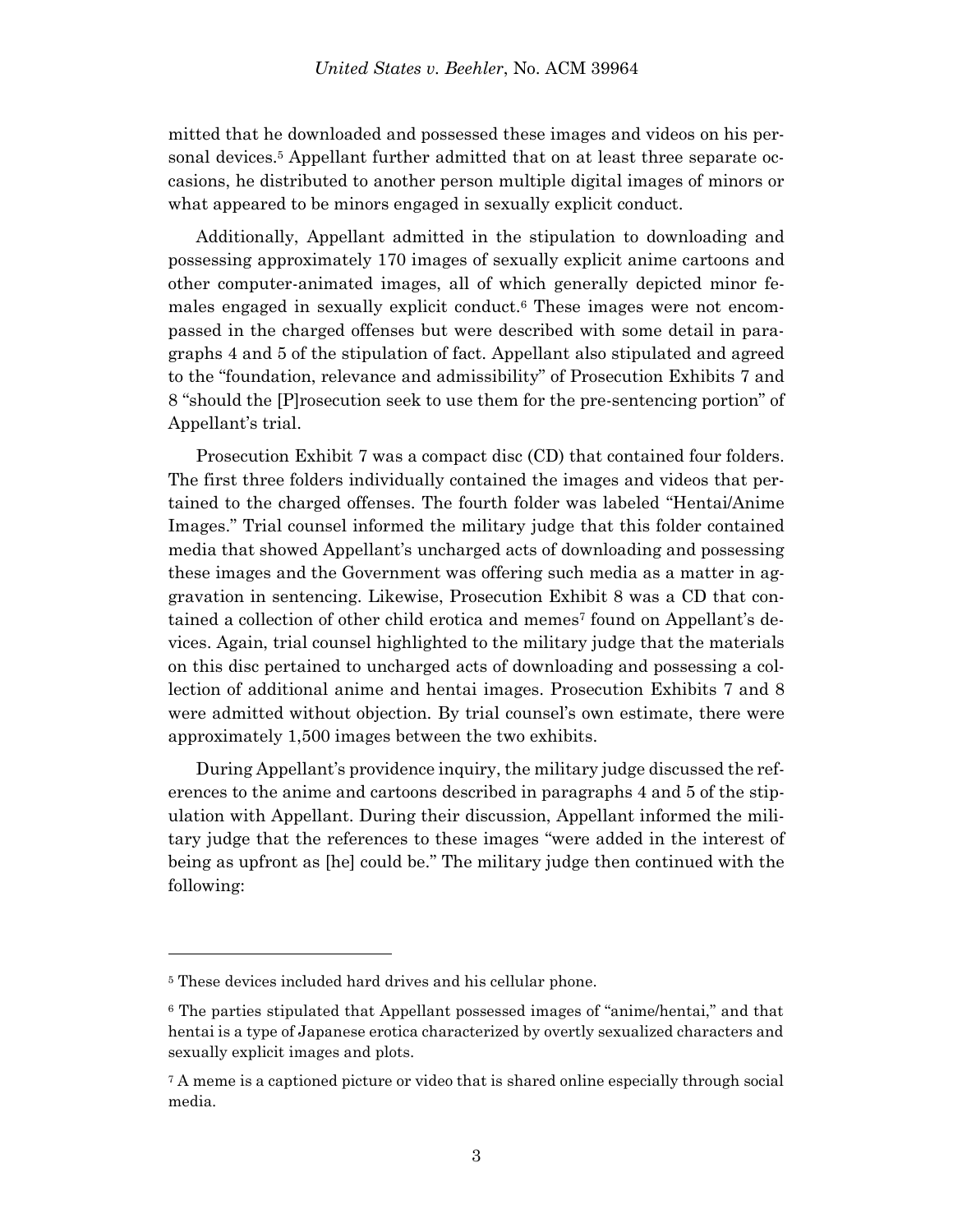I want you to be clear though that this court and in the findings of this court, I am looking only for the elements of the offense to which you are pleading guilty. Now, I understand that you have agreed for various reasons, in your own terminology, "to be upfront with the court" and the deal that you have made with the convening authority in this pretrial agreement, but that this, these two paragraphs specifically, do not go to a charged offense. Is that correct?

Appellant agreed with the military judge.

## **II. DISCUSSION**

Appellant contends that trial counsel committed prosecutorial misconduct by improperly focusing his sentencing argument, in significant part, on uncharged conduct described in the stipulation and shown by the contents of Prosecution Exhibits 7 and 8. Appellant contends that much of the evidence in sentencing of such conduct does not qualify as a matter in aggravation under Rule for Courts-Martial (R.C.M.) 1001(b)(4) and that trial counsel's argument exceeded the bounds for which it was admitted. Appellant asks this court to set aside his conviction and sentence. We disagree with Appellant's contentions and find that no relief is warranted.

#### **A. Additional Background**

 In the course of trial counsel's sentencing argument, which comprises approximately ten pages of the transcript, trial counsel referenced these images four times. In the first instance, trial counsel generally referred to the images and explained to the military judge:

Now, I want to make something abundantly clear. Your Honor, we are only asking that you punish [Appellant] for the images that depict actual children. But what you would also have is the . . . 1500 other additional images that are on the CDs. And, Your Honor, what we ask you to use those for is because it shows the [Appellant's] attitude towards the offense. It shows that he doesn't care about the children who are exploited to create these images. He thinks this is a joke.

Trial defense counsel did not object to this argument.

 Later in his argument, trial counsel again referred to the media on Prosecution Exhibits 7 and 8 and highlighted that the images were downloaded around the same time as the images and videos that depicted actual children engaged in sexually explicit conduct that was charged by the Government as wrongful possession of child pornography. Trial counsel argued that the media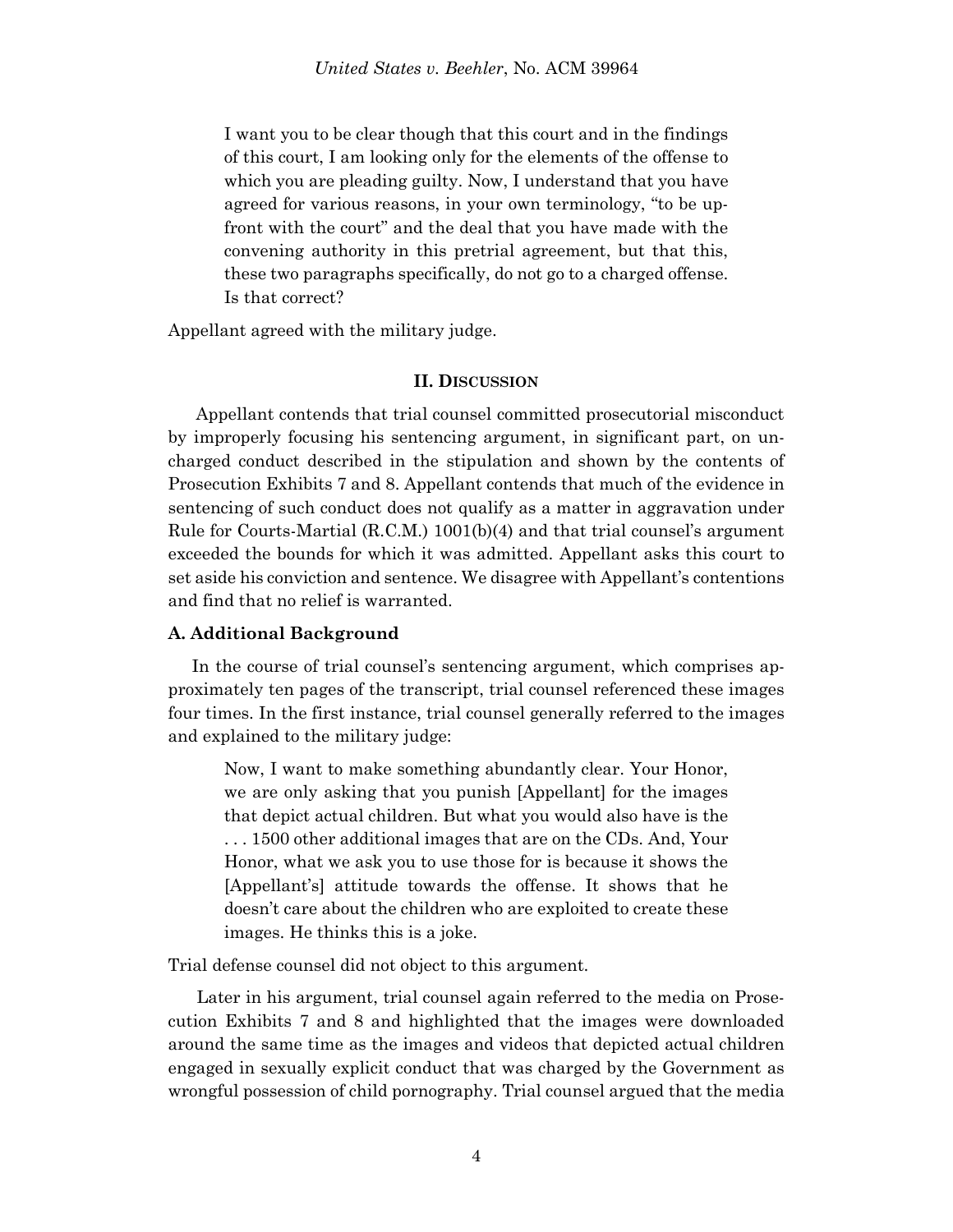was relevant as it pertained to Appellant's attitude towards the offenses and that it spoke to Appellant's rehabilitative potential. Trial counsel described some of this media in detail and stated that those images "show the [Appellant's] state of mind." Trial defense counsel did not object to either of these references.

 Finally, trial counsel mentioned 880 images of child erotica that were not among the images that Appellant was charged with having wrongfully possessed. Trial defense counsel objected to this reference on the grounds that "child erotica is not child pornography by definition." He further argued that Appellant was "not charged with 880 images of child pornography" and that trial counsel was "mischaracterizing the evidence." The military judge sustained the objection and asked trial counsel to "limit [his] argument to the charge before th[e] court." Trial counsel then stated, "And what I have tried to make abundantly clear is that the child erotica goes to [Appellant's] state of mind, his potential to be rehabilitated. At no time, should this court punish the [Appellant] for child erotica or the anime/hentai pictures."

#### **B. Law**

We review claims of prosecutorial misconduct and improper argument de novo; when no objection is made at the court-martial, the error is forfeited, and we review for plain error. *United States v. Voorhees*, 79 M.J. 5, 9 (C.A.A.F. 2019) (citation omitted). Under the plain error standard, such "error occurs when  $(1)$  there is error,  $(2)$  the error is plain or obvious, and  $(3)$  the error results in material prejudice to a substantial right of the accused." *United States v. Fletcher*, 62 M.J. 175, 179 (C.A.A.F. 2005) (citation omitted).

"Trial prosecutorial misconduct is behavior by the prosecuting attorney that 'oversteps the bounds of that propriety and fairness which should characterize the conduct of such an officer in the prosecution of a criminal offense.'" *Id.* at 178 (quoting *Berger v. United States*, 295 U.S. 78, 84 (1935)). "Prosecutorial misconduct can be generally defined as action or inaction by a prosecutor in violation of some legal norm or standard, e.g., a constitutional provision, a statute, a Manual rule, or an applicable professional ethics canon." *United States v. Meek*, 44 M.J. 1, 5 (C.A.A.F. 1996) (citing *Berger*, 295 U.S. at 88) (additional citation omitted).

In presenting argument, trial counsel may "argue the evidence of record, as well as all reasonable inferences fairly derived from such evidence." *United States v. Baer*, 53 M.J. 235, 237 (C.A.A.F. 2000) (citation omitted). Trial counsel may strike hard but fair blows but may not "inject his personal opinion into the panel's deliberations, inflame the members' passions or prejudices, or ask them to convict the accused on the basis of criminal predisposition." *United*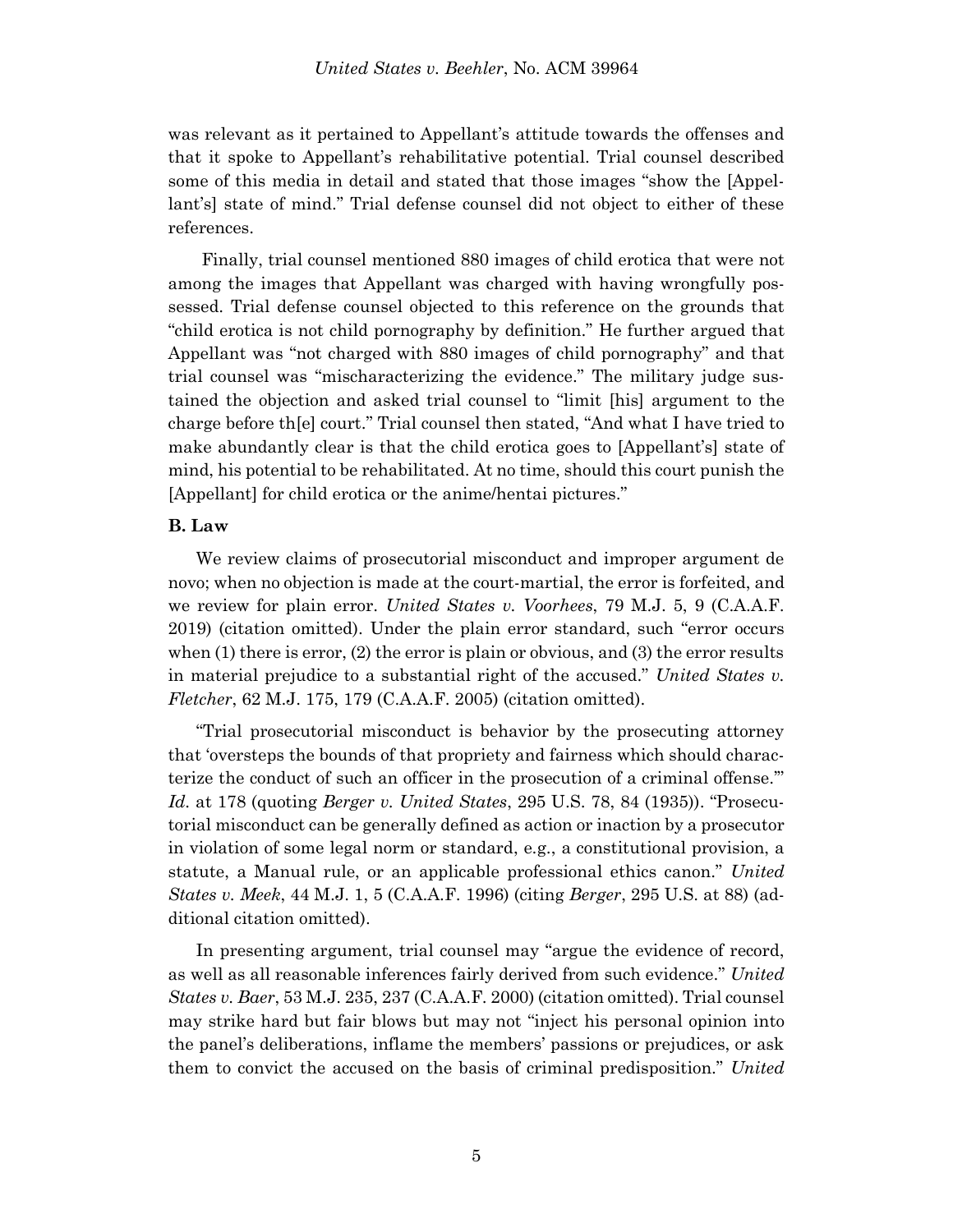*States v. Sewell*, 76 M.J. 14, 18 (C.A.A.F. 2017) (citations omitted). In determining whether trial counsel's comments were fair, we examine them in the context in which they were made. *United States v. Gilley*, 56 M.J. 113, 121 (C.A.A.F. 2001). We do not "surgically carve out a portion of the argument with no regard to its context." *Baer*, 53 M.J. at 238 (internal quotation marks omitted).

Among the principal purposes of sentencing are the protection of society from the wrongdoer and deterrence of the wrongdoer and those who know of his crime and sentence from committing the same or similar offenses. *United States v. Ohrt*, 28 M.J. 301, 305 (C.M.A. 1989); *see also* R.C.M. 1001(h). Both the Government and the Defense "may argue for an appropriate sentence." *Id.*

"Where improper argument occurs during the sentencing portion of the trial, we determine whether or not we can be confident that [the appellant] was sentenced on the basis of the evidence alone." *United States v. Pabelona*, 76 M.J. 9, 12 (C.A.A.F. 2017) (quoting *United States v. Frey*, 73 M.J. 245, 248 (C.A.A.F. 2014) (alteration in original) (internal quotations and citations omitted)). In assessing prejudice from improper argument, we analyze: (1) the severity of the misconduct; (2) the measures, if any, adopted to cure the misconduct; and (3) the weight of the evidence supporting the conviction. *See United States v. Halpin*, 71 M.J. 477, 480 (C.A.A.F. 2013) (citation omitted); *Fletcher*, 62 M.J. at 184. In some cases, "the third factor may so clearly favor the [G]overnment that the appellant cannot demonstrate prejudice." *Sewell*, 76 M.J. at 18 (citing *Halpin*, 71 M.J. at 480).

The United States Court of Appeals for the Armed Forces (CAAF) has identified five indicators of severity: "(1) the raw numbers—the instances of misconduct as compared to the overall length of the argument; (2) whether the misconduct was confined to the trial counsel's rebuttal or spread throughout the findings argument or the case as a whole; (3) the length of the trial; (4) the length of the panel's deliberations; and (5) whether the trial counsel abided by any rulings from the military judge." *Fletcher*, 62 M.J. at 184 (citation omitted). In *Halpin*, the CAAF extended the *Fletcher* test to improper sentencing argument. 71 M.J. at 480. In assessing prejudice, the lack of a defense objection is "'some measure of the minimal impact' of a prosecutor's improper comment." *Gilley*, 56 M.J. at 123 (quoting *United States v. Carpenter*, 51 M.J. 393, 397 (C.A.A.F. 1999)).

 Rule for Courts-Martial 1001(b)(4) states that "[t]rial counsel may present evidence as to any aggravating circumstances directly relating to or resulting from the offenses of which the accused has been found guilty." As our superior court has noted, the meaning of "directly related" under R.C.M. 1001(b)(4) is partly a function of how strong a connection the aggravating evidence has to the offenses for which appellant has been convicted. *United States v. Hardison*,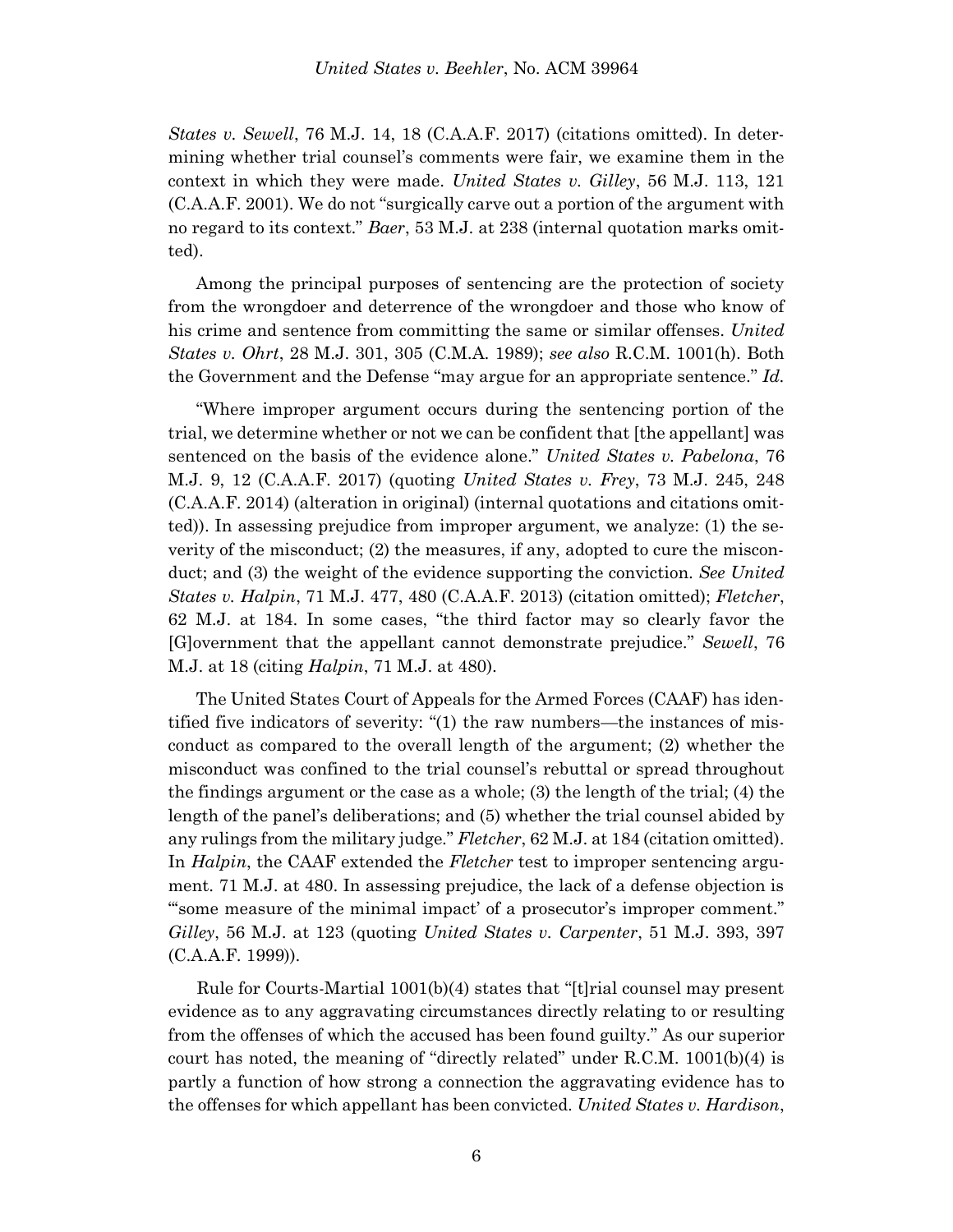64 M.J. 279, 281 (C.A.A.F. 2007). They have further explained that the connection "must be direct as the rule states, and closely related in time, type, and/or often outcome, to the convicted crime." *Id.* at 282.

## **C. Analysis**

l

We begin our analysis by noting that evidence of Appellant's uncharged acts in possessing the images in Prosecution Exhibits 7 and 8 was properly before the court. We reach this conclusion for two reasons. First, Prosecution Exhibits 7 and 8 were properly admitted, without objection, and referenced in the stipulation of fact. On this point, Appellant specifically indicated when he waived a trial of the facts and pleaded guilty that he knew information of uncharged conduct was included in the stipulation of fact. By his own admission, it was "added [to the stipulation] in the interest of being as upfront as [he] could be." Appellant also specifically agreed in the stipulation to the "foundation, relevance and admissibility" of Prosecution Exhibits 7 and 8 "should the [Government] seek to use them for the pre-sentencing portion of this general court-martial."<sup>8</sup>

Second, we find that the contents of Prosecution Exhibits 7 and 8 were proper evidence of aggravation, as the evidence of uncharged conduct was closely related in time, type, and outcome to his possession of child pornography. *See United States v. Mullings,* No. ACM 38623, 2015 CCA LEXIS 405, \*12 (A.F. Ct. Crim. App. 30 Sep. 2015) (holding appellant's possession of uncharged child erotica was a proper matter in aggravation to his child pornography conviction). We also conclude, as our court did in *Mullings*, that the contents of Prosecution Exhibits 7 and 8 were interwoven into the res gestae of the charged crime and provided important context about the crime for the sentencing authority. *See id.* at \*15*.* Finally, we agree with our superior court that aggravating evidence may be used to show Appellant's state of mind toward the crime. *See United States v. Gogas*, 58 M.J. 96, 99 (C.A.A.F. 1996) (appellant's letter to his Congressman revealed his indifference to the consequences of criminal conduct). After reviewing trial counsel's argument as a whole, we find that trial counsel made appropriate and fair comment on matters that were properly before the court. In the course of trial counsel's roughly ten-page argument, he made only four references to the contents of the disputed exhibits, with the bulk of his sentencing argument focused on other matters including the child

<sup>8</sup> Appellant does not challenge the admissibility of Prosecution Exhibits 7 and 8 on appeal. We find Appellant intentionally abandoned his right to object to the admissibility of these exhibits and therefore waived the issue on appeal. *See United States v. Ahern*, 76 M.J. 194, 198 (C.A.A.F. 2017) (citing *United States v. Campos*, 67 M.J. 330, 332-33 (C.A.A.F. 2009)).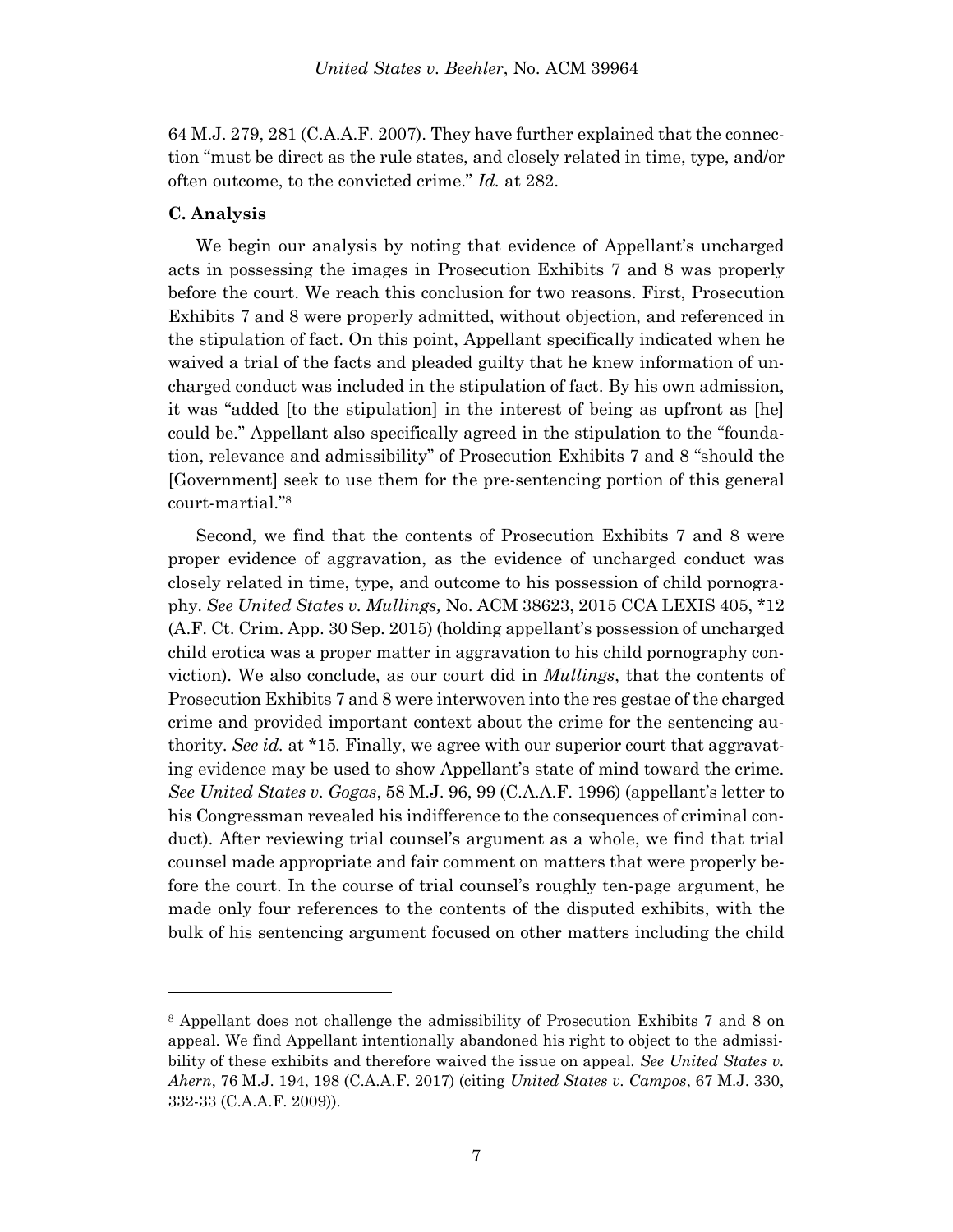victims, number of agencies involved, dishonor brought to the Air Force, Appellant's lack of remorse, graphic details of the images Appellant was charged with downloading and possessing, and need to protect society. Trial counsel used Prosecution Exhibits 7 and 8 for the permissible purpose to show Appellant's state of mind, attitude toward the charged offenses, and his rehabilitative potential. *See id.* at 99*.* Additionally, on at least two occasions during his sentencing argument, trial counsel reinforced the principle that Appellant could only be sentenced for the offenses of which he was convicted. There is no indication that the military judge misunderstood the law or the limits of considering Prosecution Exhibits 7 and 8 in determining an appropriate sentence. Therefore, we conclude that trial counsel's argument was proper and did not amount to error, let alone plain error.

 Even if we were to assume error, Appellant's claim still fails because he has not demonstrated prejudice. *See Fletcher*, 62 M.J. at 184. First, we note that trial defense counsel only objected to one of the references to the uncharged media during trial counsel's sentencing argument, and the military judge sustained the objection. Trial defense counsel did not object to the other references noted above. We conclude the lack of defense objection is "some measure of the minimal impact" of trial counsel's statements and supports a finding of no prejudice. *See Carpenter*, 51 M.J. at 397.

Additionally, we note that Appellant wrongfully possessed and distributed child pornography over the course of 18 months, nearly one-third of his military career. He downloaded, saved, and stored the contraband on his cell phone and on his hard drives. Furthermore, he used a popular social media platform, Facebook, to send contraband to another person on at least three occasions. In contrast, Appellant's sentencing case was limited to his unsworn statement, numerous photographs, two character letters, his Article 32, UCMJ, 10 U.S.C. § 832, preliminary hearing waiver, and the testimony from his mother. Appellant gave no explanation for his criminal behavior. The disparity alone between Appellant's significant misconduct and his mitigation case also supports a finding of no prejudice. *See Sewell*, 76 M.J. at 18.

 We also agree with the Government that perhaps the best evidence of a lack of material prejudice is the fact the military judge was not persuaded by trial counsel's four-year confinement recommendation and awarded a term nearly identical to the one agreed upon in the PTA. In other words, the military judge had a 30-year range from which to exercise discretion, and yet she adjudged a sentence just six months above the PTA cap. This fact not only demonstrates that both parties, the convening authority, and the military judge all had similar valuations as to an appropriate maximum term of confinement, but also that trial counsel's argument made little impact, if any, on the military judge's decision. *See Halpin*, 71 M.J. at 480 (comparing the lesser adjudged